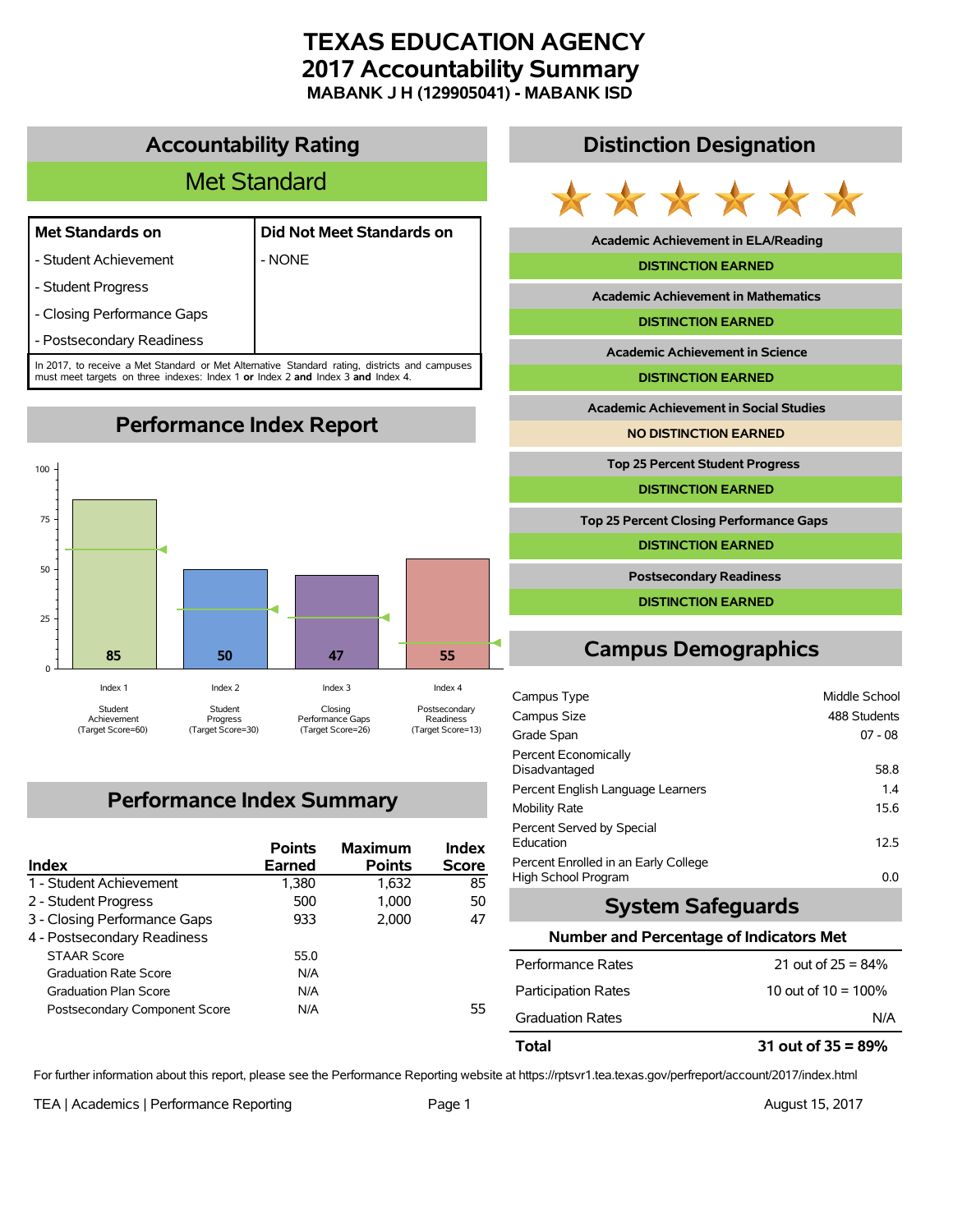## **TEXAS EDUCATION AGENCY 2017 Distinction Designation Summary - ELA/Reading MABANK J H (129905041) - MABANK ISD Campus Type: Middle School**

|                                                          | <b>Indicator</b> |                |
|----------------------------------------------------------|------------------|----------------|
| Indicator                                                | <b>Score</b>     | Quartile       |
| Attendance Rate                                          | 96.5%            | Q <sub>1</sub> |
| Greater Than Expected Student Growth in ELA/Reading      | 27.0%            | Q1             |
| Grade 3 Reading Performance (Masters Grade Level)        |                  |                |
| Grade 4 Reading Performance (Masters Grade Level)        |                  |                |
| Grade 4 Writing Performance (Masters Grade Level)        |                  |                |
| Grade 5 Reading Performance (Masters Grade Level)        |                  |                |
| Grade 6 Reading Performance (Masters Grade Level)        |                  |                |
| Grade 7 Reading Performance (Masters Grade Level)        | 21.0%            | Q <sub>2</sub> |
| Grade 7 Writing Performance (Masters Grade Level)        | 10.0%            | Q1             |
| Grade 8 Reading Performance (Masters Grade Level)        | 31.0%            | Q1             |
| EOC English I Performance (Masters Grade Level)          |                  |                |
| EOC English II Performance (Masters Grade Level)         |                  |                |
| AP/IB Examination Participation: ELA                     |                  |                |
| AP/IB Examination Performance: ELA                       |                  |                |
| <b>SAT/ACT Participation</b>                             |                  |                |
| <b>SAT Performance: ELA</b>                              |                  |                |
| <b>ACT Performance: ELA</b>                              |                  |                |
| Advanced/Dual-Credit Course Completion Rate: ELA/Reading |                  |                |
| <b>Total Indicators for ELA/Reading</b>                  |                  | 4 of 5         |
|                                                          |                  |                |

Distinction Campus Outcome: 4 of 5 eligible indicators in Q1 (Top Quartile)

#### 4 of  $5 = 80%$

Distinction Target: Middle School = 50% or higher

### **DISTINCTION EARNED**

Blank values for an indicator score occur if the indicator is not applicable to that campus or does not meet the minimum size of 10 students.

Blank values for a quartile occur if there are fewer than 20 campuses in the campus comparison group for each qualifying indicator.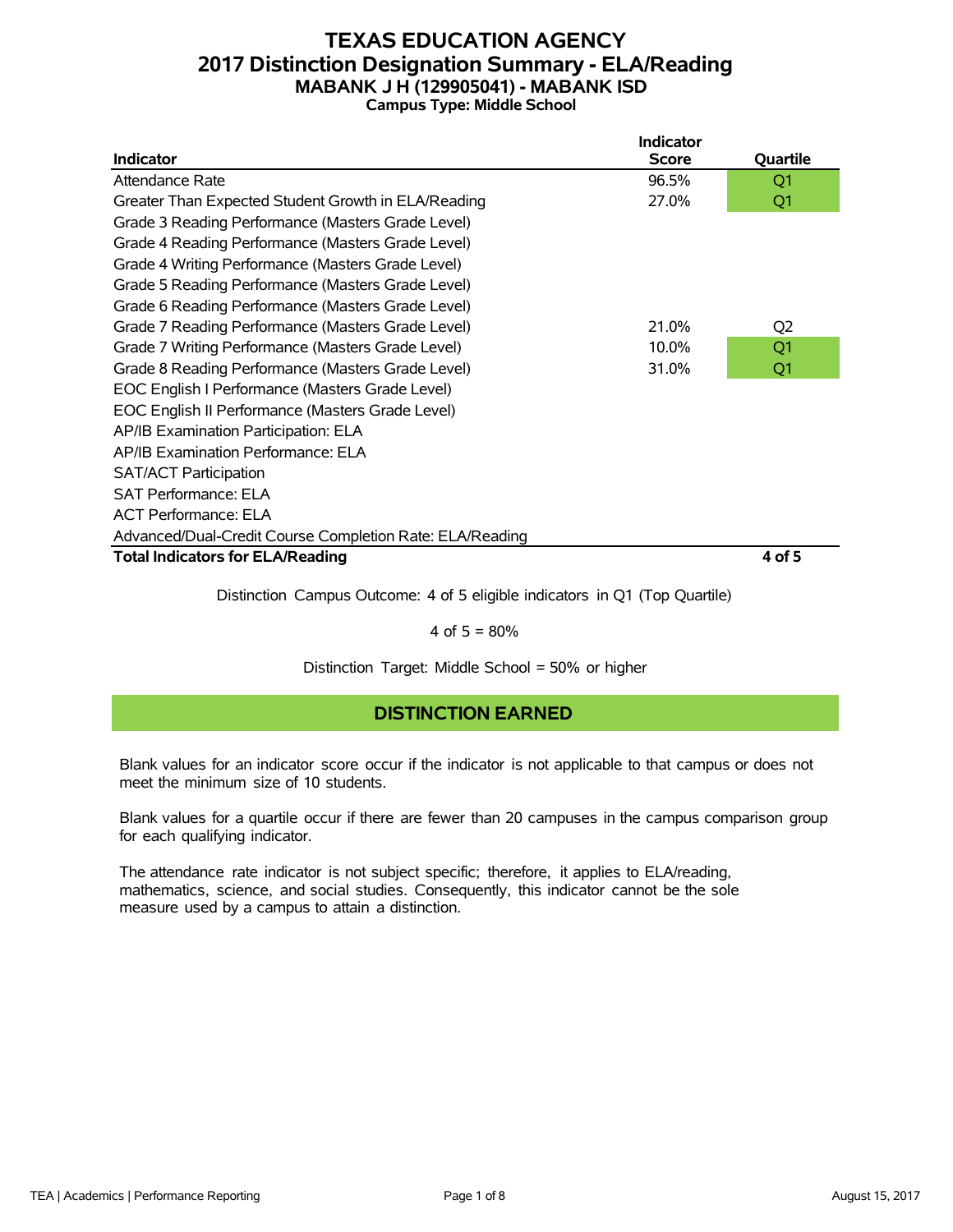## **TEXAS EDUCATION AGENCY 2017 Distinction Designation Summary - Mathematics MABANK J H (129905041) - MABANK ISD Campus Type: Middle School**

|                                                          | <b>Indicator</b> |                |
|----------------------------------------------------------|------------------|----------------|
| Indicator                                                | <b>Score</b>     | Quartile       |
| Attendance Rate                                          | 96.5%            | Q1             |
| Greater Than Expected Student Growth in Mathematics      | 26.0%            | Q1             |
| Grade 3 Mathematics Performance (Masters Grade Level)    |                  |                |
| Grade 4 Mathematics Performance (Masters Grade Level)    |                  |                |
| Grade 5 Mathematics Performance (Masters Grade Level)    |                  |                |
| Grade 6 Mathematics Performance (Masters Grade Level)    |                  |                |
| Grade 7 Mathematics Performance (Masters Grade Level)    | $3.0\%$          | Q4             |
| Grade 8 Mathematics Performance (Masters Grade Level)    | 27.0%            | Q <sub>1</sub> |
| Algebra I by Grade 8 - Participation                     | 29.0%            | Q1             |
| EOC Algebra I Performance (Masters Grade Level)          | 85.0%            | Q1             |
| AP/IB Examination Participation: Mathematics             |                  |                |
| AP/IB Examination Performance: Mathematics               |                  |                |
| <b>SAT/ACT Participation</b>                             |                  |                |
| <b>SAT Performance: Mathematics</b>                      |                  |                |
| <b>ACT Performance: Mathematics</b>                      |                  |                |
| Advanced/Dual-Credit Course Completion Rate: Mathematics |                  |                |
| <b>Total Indicators for Mathematics</b>                  |                  | 5 of 6         |
|                                                          |                  |                |

Distinction Campus Outcome: 5 of 6 eligible indicators in Q1 (Top Quartile)

5 of  $6 = 83%$ 

Distinction Target: Middle School = 50% or higher

### **DISTINCTION EARNED**

Blank values for an indicator score occur if the indicator is not applicable to that campus or does not meet the minimum size of 10 students.

Blank values for a quartile occur if there are fewer than 20 campuses in the campus comparison group for each qualifying indicator.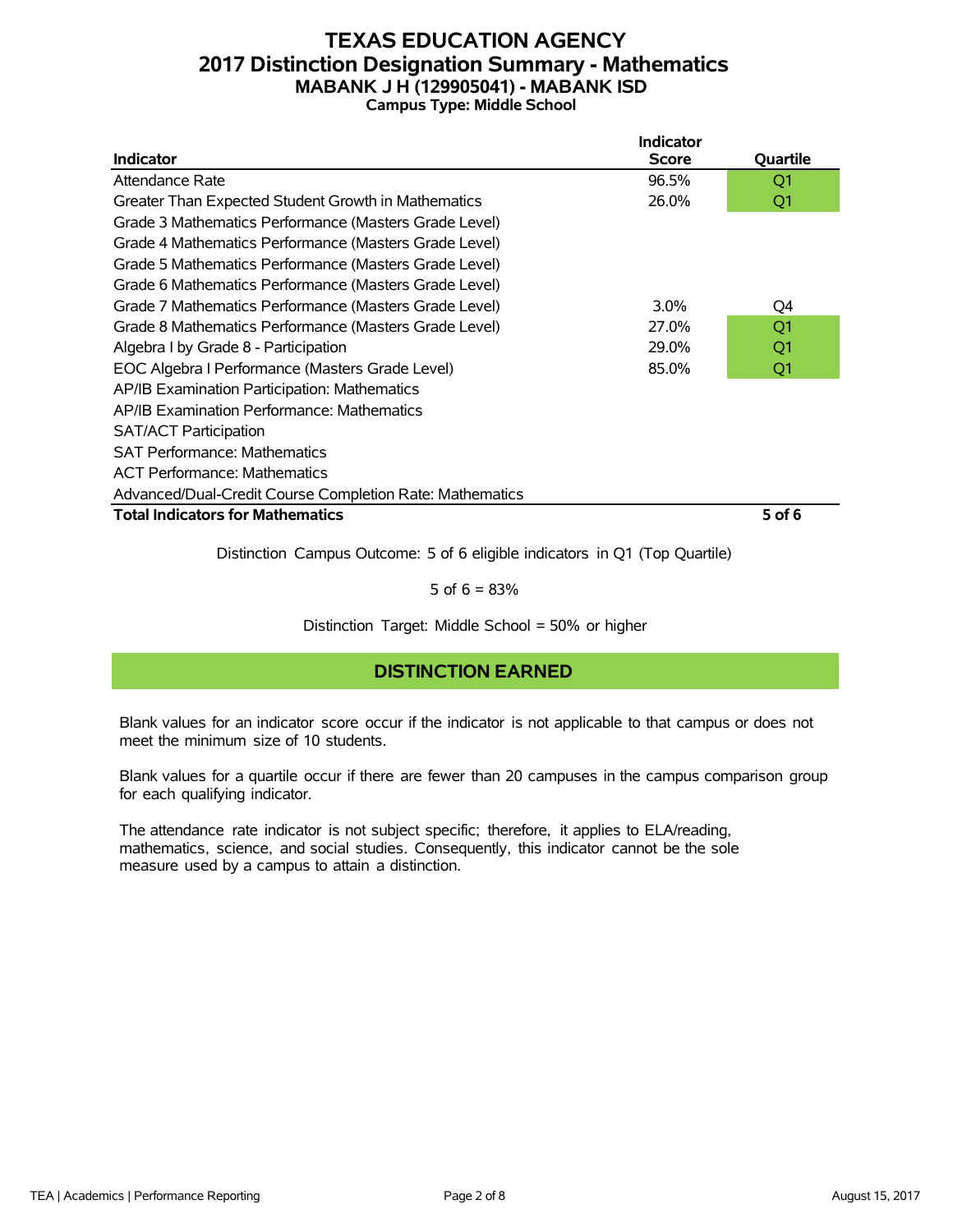# **TEXAS EDUCATION AGENCY 2017 Distinction Designation Summary - Science MABANK J H (129905041) - MABANK ISD Campus Type: Middle School**

|                                                      | Indicator    |            |
|------------------------------------------------------|--------------|------------|
| <b>Indicator</b>                                     | <b>Score</b> | Quartile   |
| Attendance Rate                                      | 96.5%        | Q1         |
| Grade 5 Science Performance (Masters Grade Level)    |              |            |
| Grade 8 Science Performance (Masters Grade Level)    | 30.0%        | Q1         |
| EOC Biology Performance (Masters Grade Level)        |              |            |
| AP/IB Examination Participation: Science             |              |            |
| AP/IB Examination Performance: Science               |              |            |
| ACT Performance: Science                             |              |            |
| Advanced/Dual-Credit Course Completion Rate: Science |              |            |
| <b>Total Indicators for Science</b>                  |              | $2$ of $2$ |

Distinction Campus Outcome: 2 of 2 eligible indicators in Q1 (Top Quartile)

2 of  $2 = 100%$ 

Distinction Target: Middle School = 50% or higher

## **DISTINCTION EARNED**

Blank values for an indicator score occur if the indicator is not applicable to that campus or does not meet the minimum size of 10 students.

Blank values for a quartile occur if there are fewer than 20 campuses in the campus comparison group for each qualifying indicator.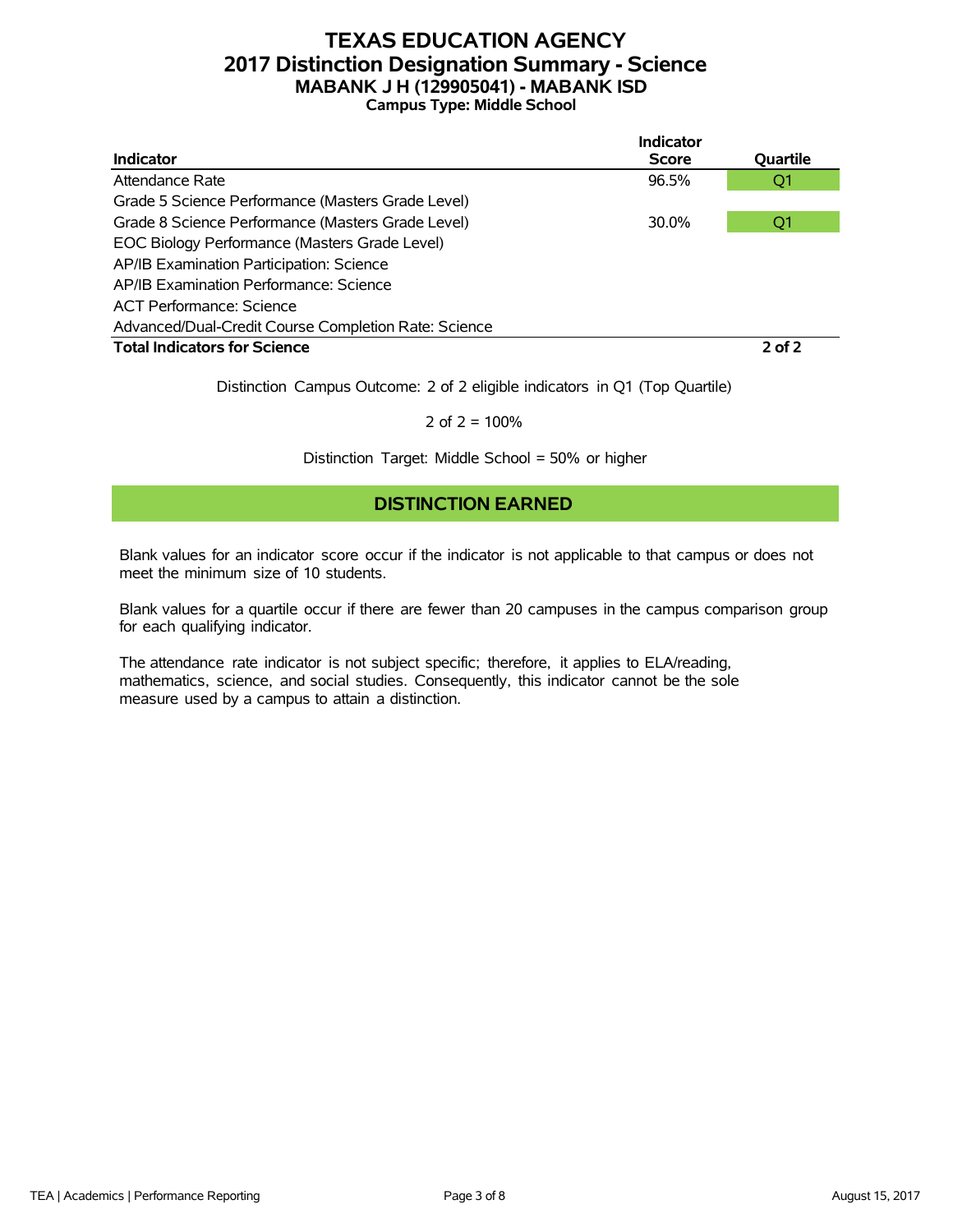# **TEXAS EDUCATION AGENCY 2017 Distinction Designation Summary - Social Studies MABANK J H (129905041) - MABANK ISD Campus Type: Middle School**

|                                                             | Indicator    |                |
|-------------------------------------------------------------|--------------|----------------|
| <b>Indicator</b>                                            | <b>Score</b> | Quartile       |
| Attendance Rate                                             | 96.5%        | Q1             |
| Grade 8 Social Studies Performance (Masters Grade Level)    | 13.0%        | O <sub>2</sub> |
| EOC U.S. History Performance (Masters Grade Level)          |              |                |
| AP/IB Examination Participation: Social Studies             |              |                |
| AP/IB Examination Performance: Social Studies               |              |                |
| Advanced/Dual-Credit Course Completion Rate: Social Studies |              |                |
| <b>Total Indicators for Social Studies</b>                  |              | 1 of 2         |

Distinction Campus Outcome: 1 of 2 eligible indicators in Q1 (Top Quartile)

1 of  $2 = 50%$ 

Distinction Target: Middle School = 50% or higher

### **NO DISTINCTION EARNED**

Blank values for an indicator score occur if the indicator is not applicable to that campus or does not meet the minimum size of 10 students.

Blank values for a quartile occur if there are fewer than 20 campuses in the campus comparison group for each qualifying indicator.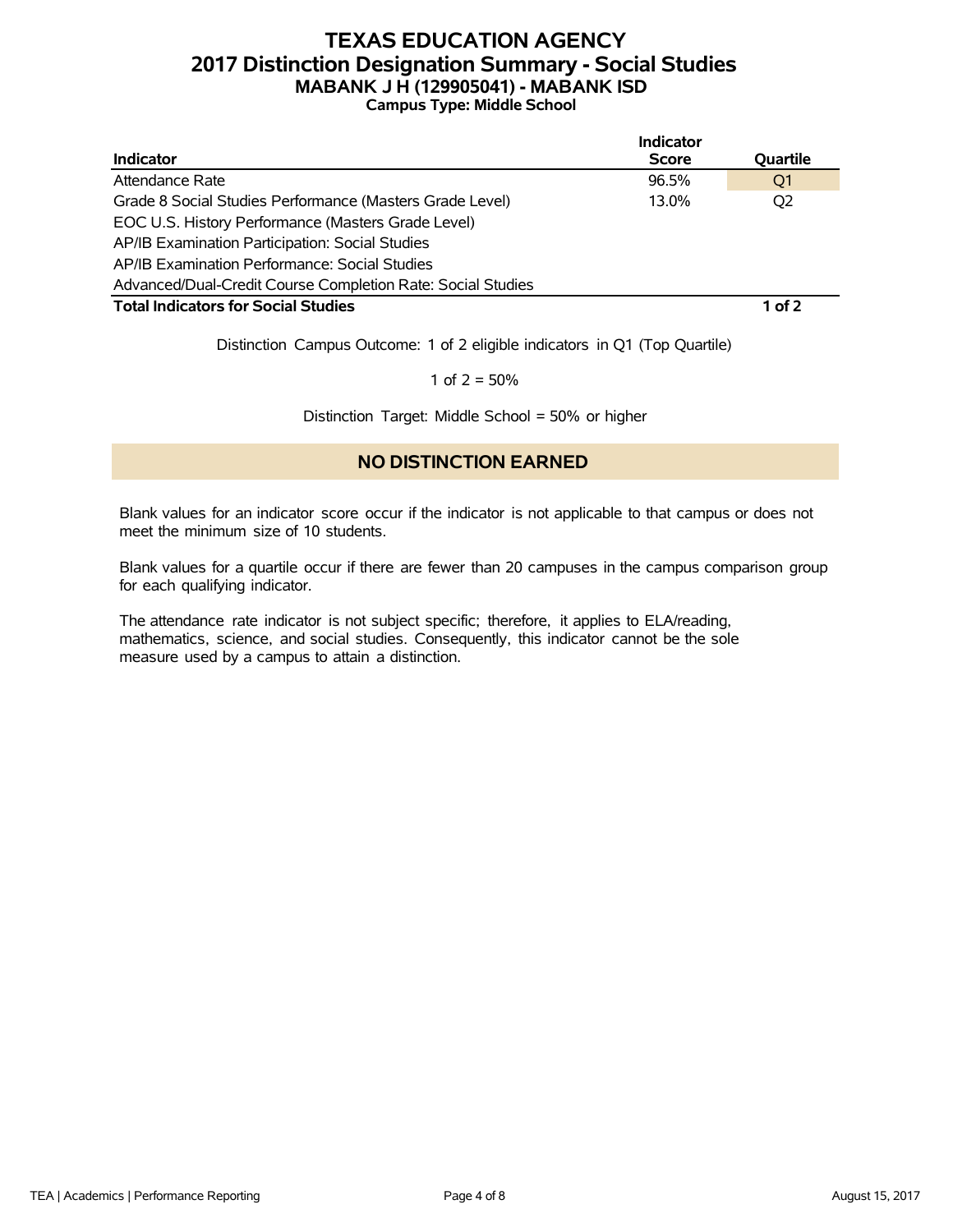### **TEXAS EDUCATION AGENCY 2017 Distinction Designation Summary - Top 25% in Student Progress MABANK J H (129905041) - MABANK ISD Campus Type: Middle School**

|                                  |                          | Index <sub>2</sub> |
|----------------------------------|--------------------------|--------------------|
| <b>Campus Name</b>               | <b>District Name</b>     | <b>Score</b>       |
| <b>MABANK J H (129905041)</b>    | <b>MABANK ISD</b>        | 50                 |
| 1 BRUCE J H (230902041)          | <b>GILMER ISD</b>        | 48                 |
| 2 LEON TAYLOR J H (205903042)    | <b>INGLESIDE ISD</b>     | 48                 |
| 3 KIRBYVILLE J H (121905041)     | <b>KIRBYVILLE CISD</b>   | 46                 |
| 4 PETERSON MIDDLE (133903041)    | <b>KERRVILLE ISD</b>     | 46                 |
| 5 CUERO J H (062901041)          | <b>CUERO ISD</b>         | 45                 |
| 6 STAFFORD MIDDLE (079910041)    | <b>STAFFORD MSD</b>      | 45                 |
| 7 SPRINGTOWN MIDDLE (184902041)  | <b>SPRINGTOWN ISD</b>    | 44                 |
| 8 HENRY SCOTT MIDDLE (091903041) | <b>DENISON ISD</b>       | 42                 |
| 9 LA PORTE J H (101916041)       | LA PORTE ISD             | 42                 |
| 10 SANTO FORTE J H (220915042)   | <b>AZLE ISD</b>          | 42                 |
| 11 EUSTACE MIDDLE (107905102)    | EUSTACE ISD              | 41                 |
| 12 NORMAN J H (129903041)        | <b>KAUFMAN ISD</b>       | 41                 |
| 13 APOLLO J H (057916050)        | <b>RICHARDSON ISD</b>    | 40                 |
| 14 BROWNWOOD MIDDLE (025902041)  | BROWNWOOD ISD            | 40                 |
| 15 CARTHAGE J H (183902042)      | <b>CARTHAGE ISD</b>      | 40                 |
| 16 PLEASANTON J H (007905041)    | PLEASANTON ISD           | 40                 |
| 17 RIVER ROAD MIDDLE (188902102) | <b>RIVER ROAD ISD</b>    | 40                 |
| 18 VAN J H (234906041)           | <b>VAN ISD</b>           | 40                 |
| 19 BROWNSBORO J H (107902041)    | <b>BROWNSBORO ISD</b>    | 39                 |
| 20 GATESVILLE J H (050902041)    | <b>GATESVILLE ISD</b>    | 39                 |
| 21 MCDOWELL MIDDLE (163904041)   | <b>HONDO ISD</b>         | 39                 |
| 22 PARIS J H (139909042)         | <b>PARIS ISD</b>         | 39                 |
| 23 WILLS POINT J H (234907042)   | <b>WILLS POINT ISD</b>   | 39                 |
| 24 DEVINE MIDDLE (163901041)     | <b>DEVINE ISD</b>        | 38                 |
| 25 MEMORIAL MIDDLE (137901042)   | <b>KINGSVILLE ISD</b>    | 38                 |
| 26 MT VERNON J H (080901041)     | <b>MOUNT VERNON ISD</b>  | 38                 |
| 27 RUSK J H (037907041)          | <b>RUSK ISD</b>          | 38                 |
| 28 WEST BRAZOS J H (020907042)   | COLUMBIA-BRAZORIA ISD    | 38                 |
| 29 GODLEY MIDDLE (126911041)     | <b>GODLEY ISD</b>        | 37                 |
| 30 PINE TREE J H (092904041)     | PINE TREE ISD            | 37                 |
| 31 WHITNEY MIDDLE (109911041)    | <b>WHITNEY ISD</b>       | 37                 |
| 32 ALVARADO J H (126901041)      | <b>ALVARADO ISD</b>      | 34                 |
| 33 COMMERCE MIDDLE (116903043)   | <b>COMMERCE ISD</b>      | 34                 |
| 34 WESTWOOD J H (001908041)      | <b>WESTWOOD ISD</b>      | 34                 |
| 35 LINCOLN J H (204901041)       | COLDSPRING-OAKHURST CISD | 33                 |
| 36 LLANO J H (150901041)         | <b>LLANO ISD</b>         | 33                 |
| 37 BANDERA MIDDLE (010902041)    | <b>BANDERA ISD</b>       | 32                 |
| 38 BRECKENRIDGE J H (215901041)  | <b>BRECKENRIDGE ISD</b>  | 32                 |
| 39 RAINS J H (190903041)         | <b>RAINS ISD</b>         | 32                 |
| 40 ORANGE GROVE J H (125903041)  | <b>ORANGE GROVE ISD</b>  | 29                 |

Top 25% in Student Progress Target = Index 2 Score of 42

#### **DISTINCTION EARNED**

Blank values for an Index 2 Score occur if the indicator is not applicable to that campus or does not meet the minimum size of 10.

Where Index 2 scores are identical the campuses are listed alphabetically by campus name.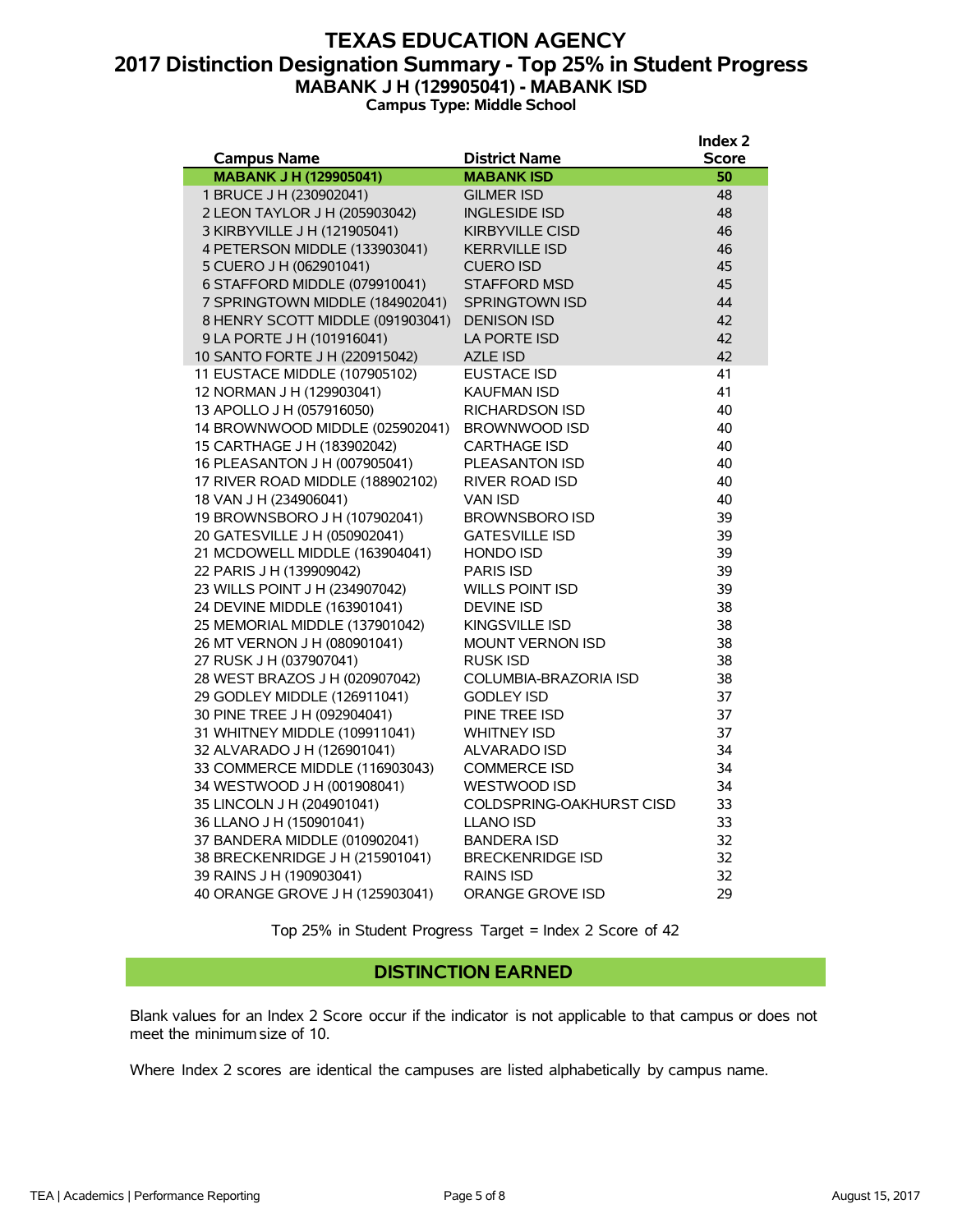# **TEXAS EDUCATION AGENCY 2017 Distinction Designation Summary - Top 25% in Closing Performance Gaps MABANK J H (129905041) - MABANK ISD**

**Campus Type: Middle School**

|                                                     |                                           | Index <sub>3</sub> |
|-----------------------------------------------------|-------------------------------------------|--------------------|
| <b>Campus Name</b><br><b>MABANK J H (129905041)</b> | <b>District Name</b><br><b>MABANK ISD</b> | <b>Score</b><br>47 |
| 1 APOLLO J H (057916050)                            | <b>RICHARDSON ISD</b>                     | 44                 |
| 2 MT VERNON J H (080901041)                         | <b>MOUNT VERNON ISD</b>                   | 44                 |
| 3 PETERSON MIDDLE (133903041)                       | <b>KERRVILLE ISD</b>                      | 44                 |
| 4 LEON TAYLOR J H (205903042)                       | <b>INGLESIDE ISD</b>                      | 43                 |
| 5 RIVER ROAD MIDDLE (188902102)                     | <b>RIVER ROAD ISD</b>                     | 43                 |
| 6 BRUCE J H (230902041)                             | <b>GILMER ISD</b>                         | 42                 |
| 7 KIRBYVILLE J H (121905041)                        | <b>KIRBYVILLE CISD</b>                    | 42                 |
| 8 RAINS J H (190903041)                             | <b>RAINS ISD</b>                          | 42                 |
| 9 STAFFORD MIDDLE (079910041)                       | <b>STAFFORD MSD</b>                       | 42                 |
| 10 BROWNSBORO J H (107902041)                       | <b>BROWNSBORO ISD</b>                     | 41                 |
| 11 HENRY SCOTT MIDDLE (091903041)                   | <b>DENISON ISD</b>                        | 41                 |
| 12 LA PORTE J H (101916041)                         | LA PORTE ISD                              | 41                 |
| 13 WILLS POINT J H (234907042)                      | <b>WILLS POINT ISD</b>                    | 40                 |
| 14 CARTHAGE J H (183902042)                         | <b>CARTHAGE ISD</b>                       | 39                 |
| 15 CUERO J H (062901041)                            | <b>CUERO ISD</b>                          | 39                 |
| 16 EUSTACE MIDDLE (107905102)                       | <b>EUSTACE ISD</b>                        | 39                 |
| 17 NORMAN J H (129903041)                           | <b>KAUFMAN ISD</b>                        | 39                 |
| 18 BANDERA MIDDLE (010902041)                       | <b>BANDERA ISD</b>                        | 38                 |
| 19 RUSK J H (037907041)                             | <b>RUSK ISD</b>                           | 38                 |
| 20 SANTO FORTE J H (220915042)                      | <b>AZLE ISD</b>                           | 38                 |
| 21 SPRINGTOWN MIDDLE (184902041)                    | <b>SPRINGTOWN ISD</b>                     | 38                 |
| 22 VAN J H (234906041)                              | <b>VAN ISD</b>                            | 38                 |
| 23 WHITNEY MIDDLE (109911041)                       | <b>WHITNEY ISD</b>                        | 37                 |
| 24 DEVINE MIDDLE (163901041)                        | <b>DEVINE ISD</b>                         | 36                 |
| 25 LLANO J H (150901041)                            | <b>LLANO ISD</b>                          | 36                 |
| 26 GODLEY MIDDLE (126911041)                        | <b>GODLEY ISD</b>                         | 35                 |
| 27 PLEASANTON J H (007905041)                       | PLEASANTON ISD                            | 35                 |
| 28 BRECKENRIDGE J H (215901041)                     | <b>BRECKENRIDGE ISD</b>                   | 34                 |
| 29 MCDOWELL MIDDLE (163904041)                      | <b>HONDO ISD</b>                          | 34                 |
| 30 PARIS J H (139909042)                            | <b>PARIS ISD</b>                          | 34                 |
| 31 GATESVILLE J H (050902041)                       | <b>GATESVILLE ISD</b>                     | 33                 |
| 32 ORANGE GROVE J H (125903041)                     | ORANGE GROVE ISD                          | 33                 |
| 33 BROWNWOOD MIDDLE (025902041)                     | <b>BROWNWOOD ISD</b>                      | 32                 |
| 34 COMMERCE MIDDLE (116903043)                      | <b>COMMERCE ISD</b>                       | 31                 |
| 35 LINCOLN J H (204901041)                          | COLDSPRING-OAKHURST CISD                  | 30                 |
| 36 PINE TREE J H (092904041)                        | PINE TREE ISD                             | 30                 |
| 37 WESTWOOD J H (001908041)                         | <b>WESTWOOD ISD</b>                       | 30                 |
| 38 MEMORIAL MIDDLE (137901042)                      | KINGSVILLE ISD                            | 27                 |
| 39 WEST BRAZOS J H (020907042)                      | <b>COLUMBIA-BRAZORIA ISD</b>              | 27                 |
| 40 ALVARADO J H (126901041)                         | <b>ALVARADO ISD</b>                       | 26                 |

Top 25% in Closing Performance Gaps Target = Index 3 Score of 41

#### **DISTINCTION EARNED**

Blank values for an Index 3 Score occur if the indicator is not applicable to that campus or does not meet the minimum size of 10.

Where Index 3 scores are identical the campuses are listed alphabetically by campus name.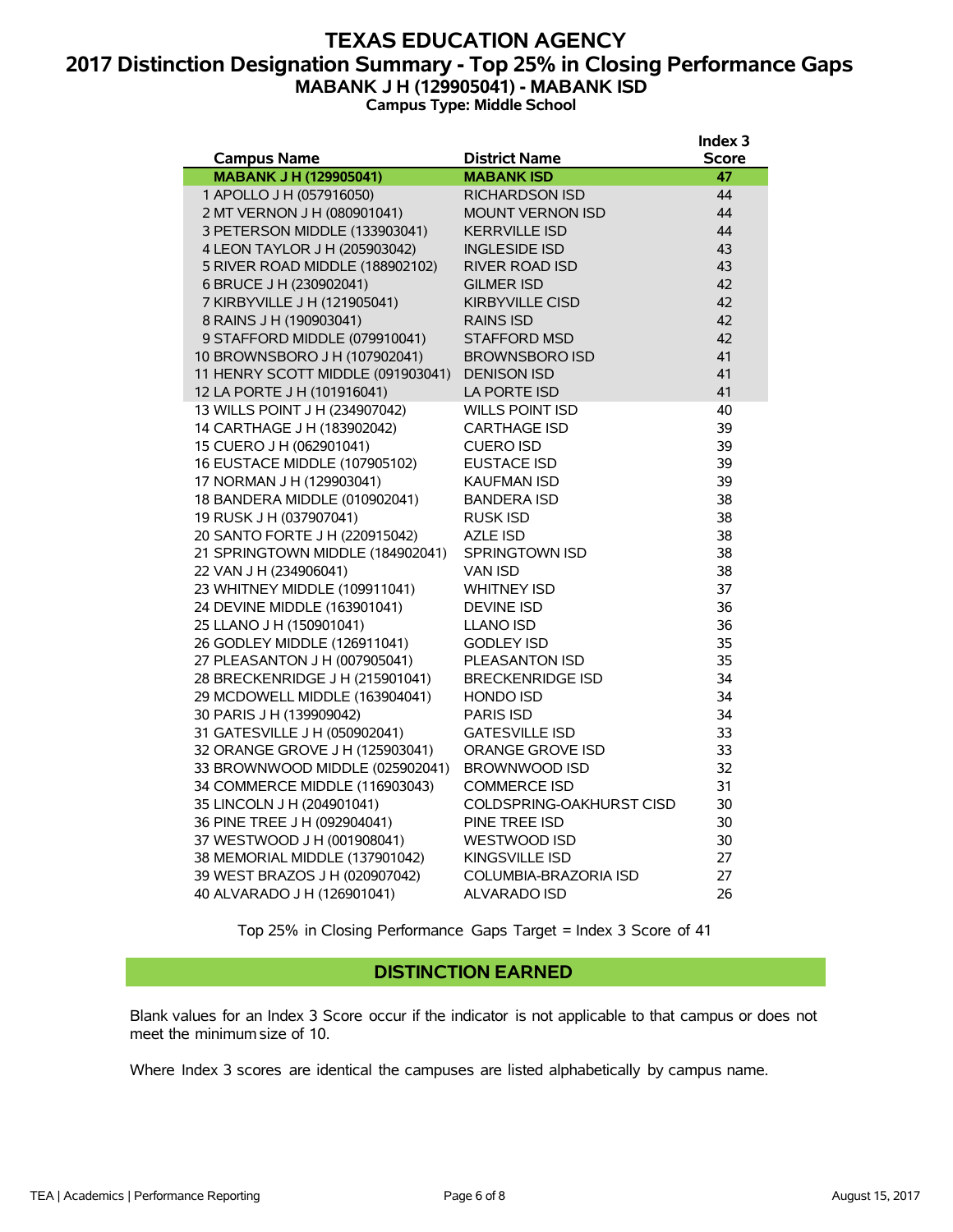# **TEXAS EDUCATION AGENCY 2017 Distinction Designation Summary - Postsecondary Readiness MABANK J H (129905041) - MABANK ISD**

#### **Campus Type: Middle School**

|                                                          | Indicator    |          |
|----------------------------------------------------------|--------------|----------|
| Indicator                                                | <b>Score</b> | Quartile |
| Index 4 - Percent at STAAR Meets Grade Level Standard    | 58.0%        | Q1       |
| Four-Year Longitudinal Graduation Rate                   |              |          |
| Four-Year Longitudinal Graduation Plan Rate*             |              |          |
| College-Ready Graduates                                  |              |          |
| Advanced/Dual-Credit Course Completion Rate: Any Subject |              |          |
| AP/IB Examination Performance: Any Subject               |              |          |
| <b>SAT/ACT Participation</b>                             |              |          |
| <b>SAT/ACT Performance</b>                               |              |          |
| <b>CTE-Coherent Sequence Graduates</b>                   |              |          |
| <b>Total Indicators for Postsecondary Readiness</b>      |              | 1 of 1   |

Evaluation of campus outcomes: 1 of 1 eligible indicators in Q1 (Top Quartile)

#### 1 of  $1 = 100%$

Distinction Target: Middle School = 50% or higher

### **DISTINCTION EARNED**

Blank values for an indicator score occur if the indicator is not applicable to that campus or does not meet the minimum size of 10 students.

Blank values for a quartile occur if there are fewer than 20 campuses in the campus comparison group for each qualifying indicator.

\*The four-year longitudinal graduation plan rate is determined by comparing the all students RHSP/DAP rate and the all students RHSP/DAP/FHSP-E/FHSP-DLA rate. The higher of the two rates is used for distinction designations. Refer to the Index 4 Data Table for details.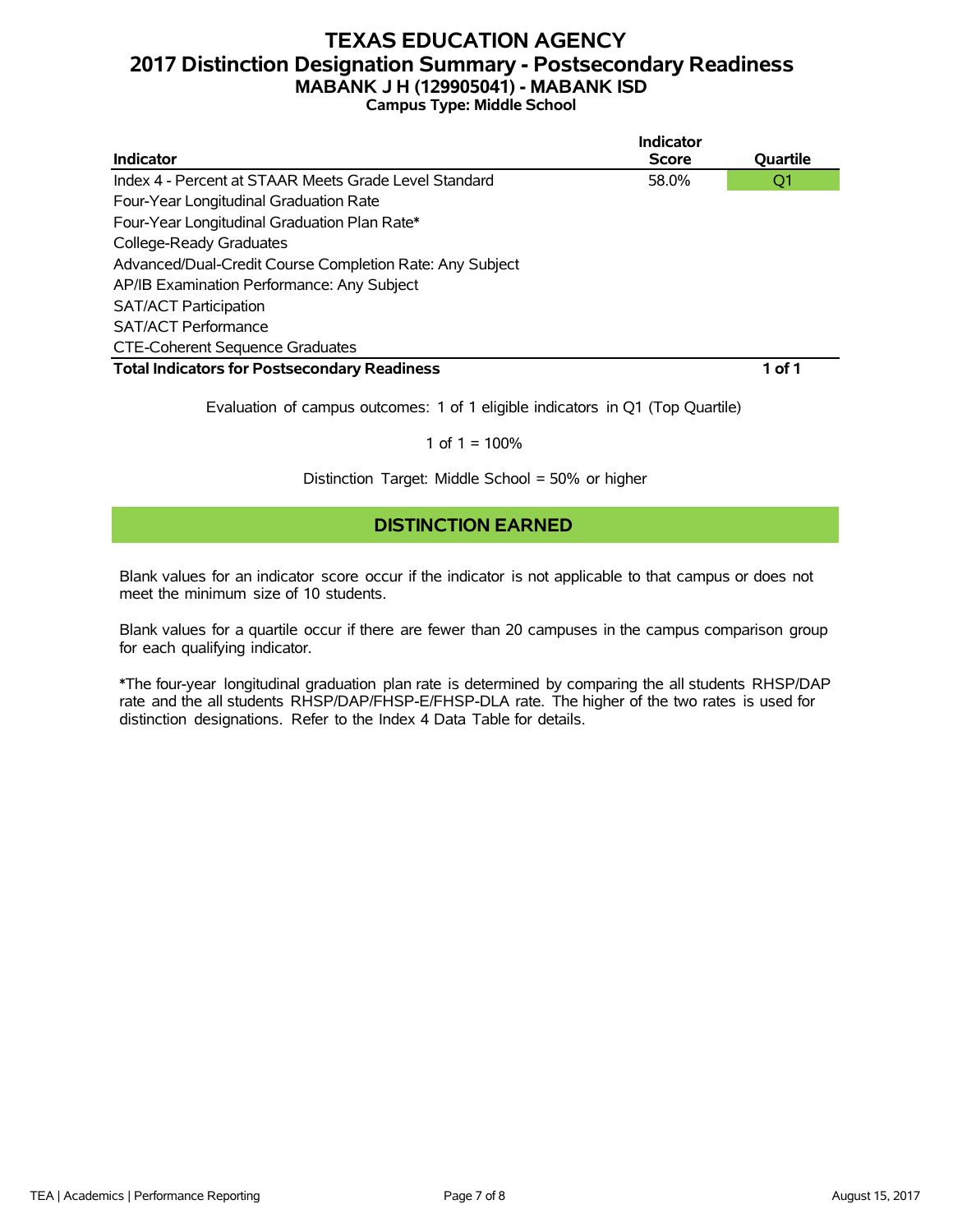#### **TEXAS EDUCATION AGENCY 2017 Distinction Designation Summary MABANK J H (129905041) - MABANK ISD Campus Type: Middle School**

| <b>Indicator</b>                                            | <b>Indicator</b><br><b>Score</b><br><b>Numerator</b> | Indicator<br><b>Score</b><br>Denominator | Score | Quartile 1<br><b>Minimum</b><br><b>Score</b> | Quartile       |
|-------------------------------------------------------------|------------------------------------------------------|------------------------------------------|-------|----------------------------------------------|----------------|
| <b>Attendance Rate</b>                                      | 83,673.0                                             | 86,667.0                                 | 96.5  | 96.1                                         | Q1             |
|                                                             | 124                                                  |                                          | 27    | 22                                           |                |
| Greater Than Expected Student Growth in ELA/Reading         |                                                      | 457                                      |       | 14                                           | Q <sub>1</sub> |
| Greater Than Expected Student Growth in Mathematics         | 121                                                  | 457                                      | 26    |                                              | Q1             |
| Grade 3 Reading Performance (Masters Grade Level)           |                                                      |                                          |       |                                              |                |
| Grade 3 Mathematics Performance (Masters Grade Level)       |                                                      |                                          |       |                                              |                |
| Grade 4 Reading Performance (Masters Grade Level)           |                                                      |                                          |       |                                              |                |
| Grade 4 Mathematics Performance (Masters Grade Level)       |                                                      |                                          |       |                                              |                |
| Grade 4 Writing Performance (Masters Grade Level)           |                                                      |                                          |       |                                              |                |
| Grade 5 Reading Performance (Masters Grade Level)           |                                                      |                                          |       |                                              |                |
| Grade 5 Mathematics Performance (Masters Grade Level)       |                                                      |                                          |       |                                              |                |
| Grade 5 Science Performance (Masters Grade Level)           |                                                      |                                          |       |                                              |                |
| Grade 6 Reading Performance (Masters Grade Level)           |                                                      |                                          |       |                                              |                |
| Grade 6 Mathematics Performance (Masters Grade Level)       |                                                      |                                          |       |                                              |                |
| Grade 7 Reading Performance (Masters Grade Level)           | 47                                                   | 224                                      | 21    | 22                                           | Q <sub>2</sub> |
| Grade 7 Mathematics Performance (Masters Grade Level)       | 4                                                    | 151                                      | 3     | 15                                           | Q4             |
| Grade 7 Writing Performance (Masters Grade Level)           | 23                                                   | 224                                      | 10    | 10                                           | Q <sub>1</sub> |
| Grade 8 Reading Performance (Masters Grade Level)           | 75                                                   | 240                                      | 31    | 23                                           | Q1             |
| Grade 8 Mathematics Performance (Masters Grade Level)       | 65                                                   | 243                                      | 27    | 10                                           | Q1             |
| Grade 8 Science Performance (Masters Grade Level)           | 72                                                   | 240                                      | 30    | 20                                           | Q1             |
| Grade 8 Social Studies Performance (Masters Grade Level)    | 30                                                   | 238                                      | 13    | 19                                           | Q <sub>2</sub> |
| Algebra I by Grade 8 - Participation                        | 71                                                   | 248                                      | 29    | 23.0                                         | Q1             |
| EOC Algebra I Performance (Masters Grade Level)             | 60                                                   | 71                                       | 85    | 81.0                                         | Q <sub>1</sub> |
| EOC English I Performance (Masters Grade Level)             | 1                                                    | 1                                        |       |                                              |                |
| EOC English II Performance (Masters Grade Level)            |                                                      |                                          |       |                                              |                |
| EOC Biology Performance (Masters Grade Level)               |                                                      |                                          |       |                                              |                |
| EOC U.S. History Performance (Masters Grade Level)          |                                                      |                                          |       |                                              |                |
| AP/IB Examination Participation: ELA                        |                                                      |                                          |       |                                              |                |
| AP/IB Examination Participation: Mathematics                |                                                      |                                          |       |                                              |                |
| AP/IB Examination Participation: Science                    |                                                      |                                          |       |                                              |                |
| AP/IB Examination Participation: Social Studies             |                                                      |                                          |       |                                              |                |
| AP/IB Examination Performance: ELA                          |                                                      |                                          |       |                                              |                |
| AP/IB Examination Performance: Mathematics                  |                                                      |                                          |       |                                              |                |
| AP/IB Examination Performance: Science                      |                                                      |                                          |       |                                              |                |
| AP/IB Examination Performance: Social Studies               |                                                      |                                          |       |                                              |                |
| AP/IB Examination Performance: Any Subject                  |                                                      |                                          |       |                                              |                |
| <b>SAT/ACT Participation</b>                                |                                                      |                                          |       |                                              |                |
| <b>SAT/ACT Performance</b>                                  |                                                      |                                          |       |                                              |                |
| <b>SAT Performance: ELA</b>                                 |                                                      |                                          |       |                                              |                |
| <b>SAT Performance: Mathematics</b>                         |                                                      |                                          |       |                                              |                |
| ACT Performance: ELA                                        |                                                      |                                          |       |                                              |                |
| <b>ACT Performance: Mathematics</b>                         |                                                      |                                          |       |                                              |                |
|                                                             |                                                      |                                          |       |                                              |                |
| <b>ACT Performance: Science</b>                             |                                                      |                                          |       |                                              |                |
| Index 4 - Percent at STAAR Meets Grade Level Standard       | 272                                                  | 466                                      | 58.0  | 43.0                                         | Q1             |
| Four-Year Longitudinal Graduation Rate                      |                                                      |                                          |       |                                              |                |
| Four-Year Longitudinal Graduation Plan Rate*                |                                                      |                                          |       |                                              |                |
| College-Ready Graduates                                     |                                                      |                                          |       |                                              |                |
| Advanced/Dual-Credit Course Completion Rate: ELA/Reading    |                                                      |                                          |       |                                              |                |
| Advanced/Dual-Credit Course Completion Rate: Mathematics    |                                                      |                                          |       |                                              |                |
| Advanced/Dual-Credit Course Completion Rate: Science        |                                                      |                                          |       |                                              |                |
| Advanced/Dual-Credit Course Completion Rate: Social Studies |                                                      |                                          |       |                                              |                |
| Advanced/Dual-Credit Course Completion Rate: Any Subject    |                                                      |                                          |       |                                              |                |
| CTE-Coherent Sequence Graduates                             |                                                      |                                          |       |                                              |                |

Blank valuesfor an indicator score occur if the indicator is not applicable to that campus or does not meet the minimum size of 10 students.

Blank valuesfor a quartile occur if there are fewer than 20 campuses in the campus comparison group for each qualifying indicator.

'n/a' Indicates data reporting is not applicable for this indicator.

\*The four-year longitudinal graduation plan rate is determined by comparing the all students RHSP/DAPrate and the all students RHSP/DAP/FHSP-E/FHSP-DLArate. The higher of the two rates is used for distinction designations. Refer to the Index 4 Data Table for details.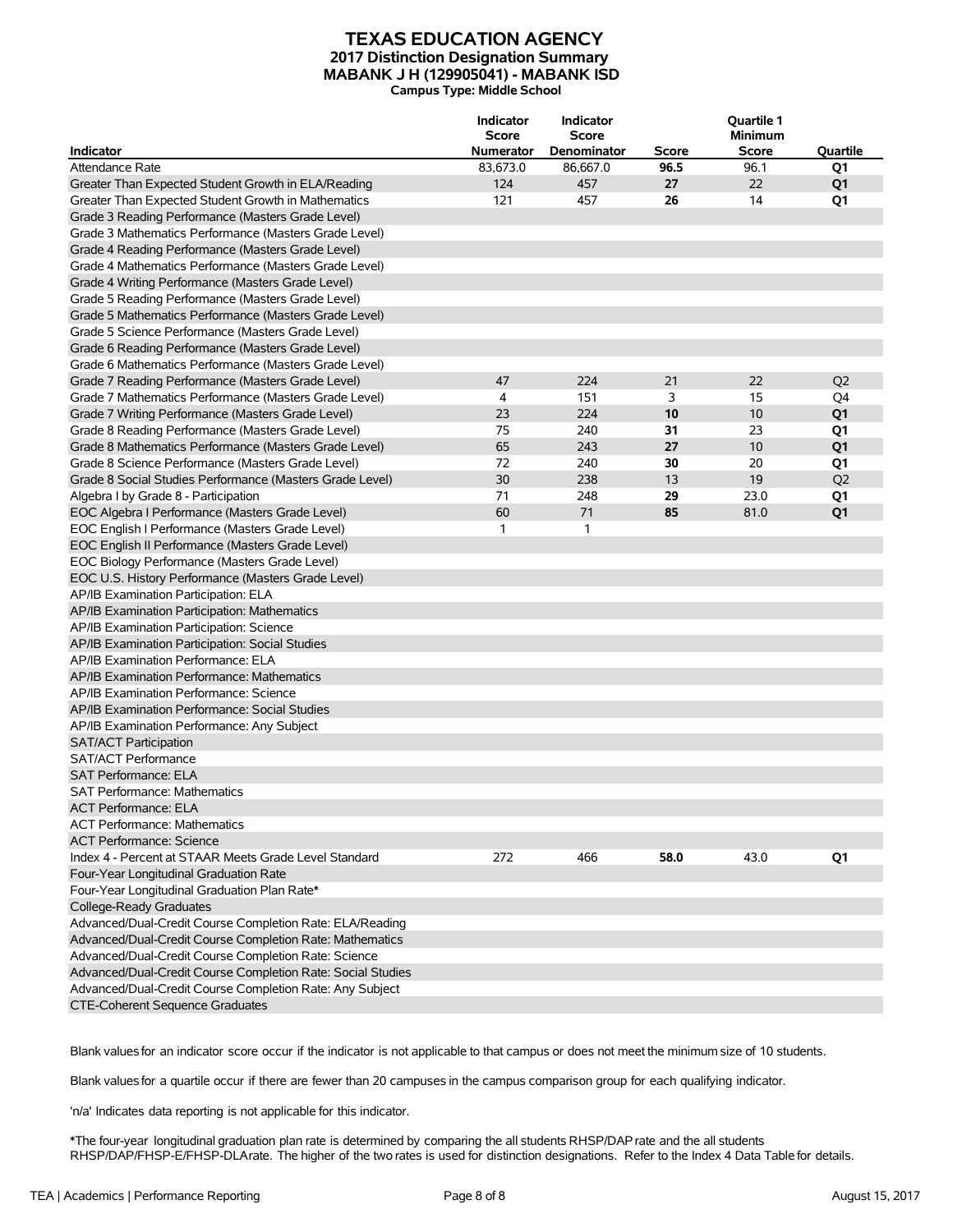#### **TEXAS EDUCATION AGENCY 2017 System Safeguards - Status Report MABANK J H (129905041) - MABANK ISD**

|                                                         |                        |                              |           |       |                    |       |                            | Two or               |                       |                      | <b>ELL</b>               |         |                     |                          | Percent of                      |
|---------------------------------------------------------|------------------------|------------------------------|-----------|-------|--------------------|-------|----------------------------|----------------------|-----------------------|----------------------|--------------------------|---------|---------------------|--------------------------|---------------------------------|
|                                                         | All<br><b>Students</b> | African<br>American Hispanic |           | White | American<br>Indian | Asian | <b>Pacific</b><br>Islander | <b>More</b><br>Races | Econ<br><b>Disadv</b> | <b>Special</b><br>Ed | (Current &<br>Monitored) | $ELL +$ | <b>Total</b><br>Met | <b>Total</b><br>Eligible | Eligible<br><b>Measures Met</b> |
| <b>Performance Status - State</b>                       |                        |                              |           |       |                    |       |                            |                      |                       |                      |                          |         |                     |                          |                                 |
| <b>State Target</b>                                     | 60%                    | 60%                          | 60%       | 60%   | 60%                | 60%   | 60%                        | 60%                  | 60%                   | 60%                  | 60%                      |         |                     |                          |                                 |
| Reading                                                 | Υ                      |                              | Y         | Y     |                    |       |                            |                      | Y                     | N                    |                          | n/a     | $\overline{4}$      | 5                        | 80                              |
| Mathematics                                             | Υ                      |                              | Y         | Y     |                    |       |                            |                      | Y                     | Y                    |                          | n/a     | 5                   | 5                        | 100                             |
| Writing                                                 | Y                      |                              | Y         | Y     |                    |       |                            |                      | Y                     | N                    |                          | n/a     | $\overline{4}$      | 5                        | 80                              |
| Science                                                 | Y                      |                              | Y         | Y     |                    |       |                            |                      | Y                     | Y                    |                          | n/a     | 5                   | 5                        | 100                             |
| <b>Social Studies</b>                                   | Y                      |                              | N         | Y     |                    |       |                            |                      | Y                     | N                    |                          | n/a     | 3                   | 5                        | 60                              |
| <b>Total</b>                                            |                        |                              |           |       |                    |       |                            |                      |                       |                      |                          |         | 21                  | 25                       | 84                              |
| <b>Performance Status - Federal</b>                     |                        |                              |           |       |                    |       |                            |                      |                       |                      |                          |         |                     |                          |                                 |
| <b>Federal Target</b>                                   | 91%                    | 91%                          | 91%       | 91%   |                    |       |                            |                      | 91%                   | 91%                  | 91%                      |         |                     |                          |                                 |
| Reading                                                 | ${\sf N}$              |                              | ${\sf N}$ | Y     | n/a                | n/a   | n/a                        | n/a                  | $\mathsf{N}$          | N                    |                          | n/a     |                     |                          |                                 |
| <b>Mathematics</b>                                      | $\mathsf{N}$           |                              | N         | Y     | n/a                | n/a   | n/a                        | n/a                  | $\mathsf{N}$          | N                    |                          | n/a     |                     |                          |                                 |
| <b>Participation Status</b>                             |                        |                              |           |       |                    |       |                            |                      |                       |                      |                          |         |                     |                          |                                 |
| Target                                                  | 95%                    | 95%                          | 95%       | 95%   | 95%                | 95%   | 95%                        | 95%                  | 95%                   | 95%                  |                          | 95%     |                     |                          |                                 |
| Reading                                                 | Υ                      |                              | Y         | Y     |                    |       |                            |                      | Υ                     | Υ                    | n/a                      |         | 5                   | 5                        | 100                             |
| Mathematics                                             | Y                      |                              | Y         | Y     |                    |       |                            |                      | Y                     | Y                    | n/a                      |         | $\mathsf S$         | 5                        | 100                             |
| <b>Total</b>                                            |                        |                              |           |       |                    |       |                            |                      |                       |                      |                          |         | ${\bf 10}$          | 10                       | 100                             |
|                                                         |                        |                              |           |       |                    |       |                            |                      |                       |                      |                          |         |                     |                          |                                 |
| Federal Graduation Status (Target: See Reason Codes)    |                        |                              |           |       |                    |       |                            |                      |                       |                      |                          |         |                     |                          |                                 |
| <b>Graduation Target Met</b>                            |                        |                              |           |       |                    |       |                            |                      |                       |                      | n/a                      |         | $\mathbf 0$         | 0                        |                                 |
| Reason Code***                                          |                        |                              |           |       |                    |       |                            |                      |                       |                      |                          |         |                     |                          |                                 |
| <b>Total</b>                                            |                        |                              |           |       |                    |       |                            |                      |                       |                      |                          |         | $\mathbf 0$         | $\mathbf 0$              |                                 |
|                                                         |                        |                              |           |       |                    |       |                            |                      |                       |                      |                          |         |                     |                          |                                 |
| District: Met Federal Limits on Alternative Assessments |                        |                              |           |       |                    |       |                            |                      |                       |                      |                          |         |                     |                          |                                 |
| Reading                                                 |                        |                              |           |       |                    |       |                            |                      |                       |                      |                          |         |                     |                          |                                 |
| Alternate 1%                                            | n/a                    |                              |           |       |                    |       |                            |                      |                       |                      |                          |         |                     |                          |                                 |
| Number Proficient                                       | n/a                    |                              |           |       |                    |       |                            |                      |                       |                      |                          |         |                     |                          |                                 |
| <b>Total Federal Cap Limit</b>                          | n/a                    |                              |           |       |                    |       |                            |                      |                       |                      |                          |         |                     |                          |                                 |
| Mathematics                                             |                        |                              |           |       |                    |       |                            |                      |                       |                      |                          |         |                     |                          |                                 |
| Alternate 1%                                            | n/a                    |                              |           |       |                    |       |                            |                      |                       |                      |                          |         |                     |                          |                                 |
| Number Proficient                                       | n/a                    |                              |           |       |                    |       |                            |                      |                       |                      |                          |         |                     |                          |                                 |
| <b>Total Federal Cap Limit</b>                          | n/a                    |                              |           |       |                    |       |                            |                      |                       |                      |                          |         |                     |                          |                                 |
| Total                                                   |                        |                              |           |       |                    |       |                            |                      |                       |                      |                          |         |                     |                          |                                 |
| <b>Overall Total</b>                                    |                        |                              |           |       |                    |       |                            |                      |                       |                      |                          |         | 31                  | 35                       | 89                              |
|                                                         |                        |                              |           |       |                    |       |                            |                      |                       |                      |                          |         |                     |                          |                                 |

+ Participation uses ELL (Current), Graduation uses ELL (Ever HS)

\*\*\* Federal Graduation Rate Reason Codes:<br>a = Graduation Rate Goal of 90%

 $c =$  Safe Harbor Target of a 10% decrease in difference from the prior year rate and the Goal d = Five-year Graduation Rate Target of 91%

 $b =$  Four-year Graduation Rate Target of 88.5%

Blank cells above represent student group indicators that do not meet the minimum size criteria. n/a Indicates the student group is not applicable to System Safeguards.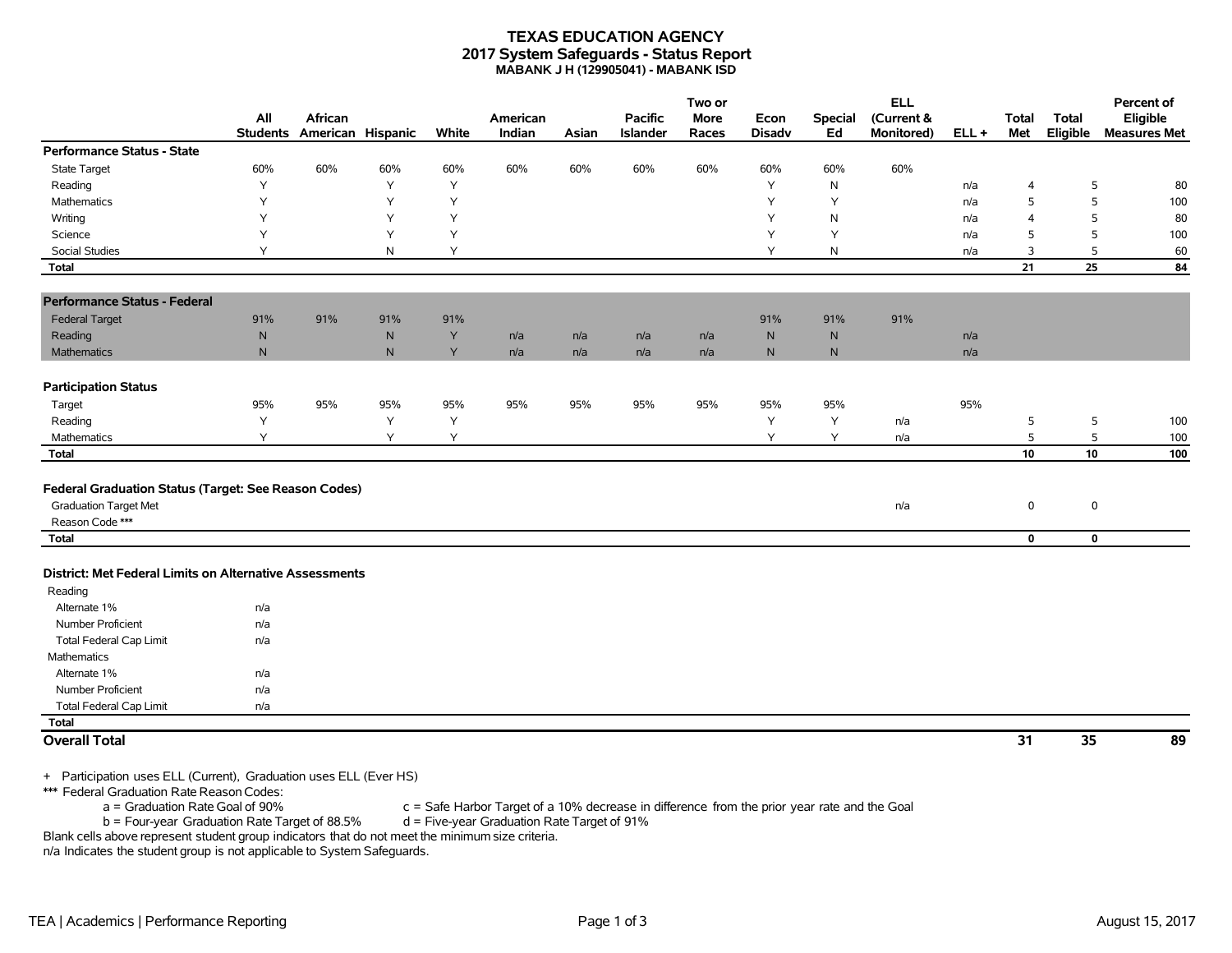#### **TEXAS EDUCATION AGENCY 2017 System Safeguards - Performance and Participation Data Table MABANK J H (129905041) - MABANK ISD**

|                                      |                 |                   |      |       |                          |        | Two or                   |             |               | <b>ELL</b>     |                   |                |
|--------------------------------------|-----------------|-------------------|------|-------|--------------------------|--------|--------------------------|-------------|---------------|----------------|-------------------|----------------|
|                                      | All             | <b>African</b>    |      |       | American                 |        | <b>Pacific</b>           | <b>More</b> | Econ          | <b>Special</b> | (Current &        | <b>ELL</b>     |
|                                      | <b>Students</b> | American Hispanic |      | White | Indian                   | Asian  | <b>Islander</b>          | Races       | <b>Disadv</b> | Ed             | <b>Monitored)</b> | (Current)      |
| <b>Performance Rates</b>             |                 |                   |      |       |                          |        |                          |             |               |                |                   |                |
| Reading                              |                 |                   |      |       |                          |        |                          |             |               |                |                   |                |
| # at Approaches Grade Level Standard | 414             | $\ast$            | 72   | 319   | $\ast$                   | $\ast$ |                          | 13          | 239           | 29             | 6                 | n/a            |
| <b>Total Tests</b>                   | 465             | $\ast$            | 81   | 351   | $\ast$                   | $\ast$ |                          | 17          | 280           | 57             | 8                 | $\overline{7}$ |
| % at Approaches Grade Level Standard | 89%             | $\ast$            | 89%  | 91%   | $\ast$                   | $\ast$ | ٠                        | 76%         | 85%           | 51%            | 75%               | n/a            |
| <b>Mathematics</b>                   |                 |                   |      |       |                          |        |                          |             |               |                |                   |                |
| # at Approaches Grade Level Standard | 417             | 5                 | 70   | 322   | $\ast$                   | $\ast$ | ٠                        | 13          | 243           | 40             | 8                 | n/a            |
| <b>Total Tests</b>                   | 465             | 9                 | 81   | 351   | $\ast$                   | $\ast$ | ×.                       | 17          | 280           | 57             | 8                 | $\overline{7}$ |
| % at Approaches Grade Level Standard | 90%             | 56%               | 86%  | 92%   | $\ast$                   | $\ast$ |                          | 76%         | 87%           | 70%            | 100%              | n/a            |
| Writing                              |                 |                   |      |       |                          |        |                          |             |               |                |                   |                |
| # at Approaches Grade Level Standard | 171             | $\ast$            | 30   | 125   | $\ast$                   | $\ast$ |                          | 8           | 97            | 7              |                   | n/a            |
| <b>Total Tests</b>                   | 224             | $\ast$            | 44   | 158   | $\ast$                   | $\ast$ |                          | 9           | 136           | 26             | $\ast$            | $\ast$         |
| % at Approaches Grade Level Standard | 76%             | $\ast$            | 68%  | 79%   | $\ast$                   | $\ast$ | ×.                       | 89%         | 71%           | 27%            | $\ast$            | n/a            |
| <b>Science</b>                       |                 |                   |      |       |                          |        |                          |             |               |                |                   |                |
| # at Approaches Grade Level Standard | 220             | *                 | 33   | 177   |                          | ∗      | ٠                        | 7           | 127           | 21             | $\ast$            | n/a            |
| <b>Total Tests</b>                   | 240             | $\ast$            | 37   | 192   |                          | $\ast$ |                          | 8           | 144           | 32             | $\ast$            | $\ast$         |
| % at Approaches Grade Level Standard | 92%             | $\ast$            | 89%  | 92%   |                          | $\ast$ |                          | 88%         | 88%           | 66%            | $\ast$            | n/a            |
| <b>Social Studies</b>                |                 |                   |      |       |                          |        |                          |             |               |                |                   |                |
| # at Approaches Grade Level Standard | 158             | $\ast$            | 20   | 134   |                          | $\ast$ |                          | $\ast$      | 89            | 10             | $\ast$            | n/a            |
| <b>Total Tests</b>                   | 238             | $\ast$            | 37   | 190   |                          | $\ast$ |                          | $\ast$      | 144           | 31             | $\ast$            | $\ast$         |
| % at Approaches Grade Level Standard | 66%             | $\ast$            | 54%  | 71%   | $\overline{\phantom{a}}$ | $\ast$ | $\overline{\phantom{a}}$ | $\ast$      | 62%           | 32%            | $\ast$            | n/a            |
|                                      |                 |                   |      |       |                          |        |                          |             |               |                |                   |                |
| <b>Participation Rates</b>           |                 |                   |      |       |                          |        |                          |             |               |                |                   |                |
| Reading: 2016-2017 Assessments       |                 |                   |      |       |                          |        |                          |             |               |                |                   |                |
| <b>Number Participating</b>          | 498             | 10                | 84   | 376   | $\ast\ast$               | $\ast$ | ٠                        | 18          | 299           | 60             | n/a               | 8              |
| <b>Total Students</b>                | 498             | 10                | 84   | 376   | $**$                     | $\ast$ | ٠                        | 18          | 299           | 60             | n/a               | 8              |
| Participation Rate                   | 100%            | 100%              | 100% | 100%  | 100%                     | $\ast$ |                          | 100%        | 100%          | 100%           | n/a               | 100%           |
| Mathematics: 2016-2016 Assessments   |                 |                   |      |       |                          |        |                          |             |               |                |                   |                |
| Number Participating                 | 499             | 10                | 84   | 377   | $\ast\ast$               | $\ast$ |                          | 18          | 300           | 60             | n/a               | 8              |
| <b>Total Students</b>                | 499             | 10                | 84   | 377   | $\ast\ast$               | $\ast$ |                          | 18          | 300           | 60             | n/a               | 8              |
| Participation Rate                   | 100%            | 100%              | 100% | 100%  | 100%                     | $\ast$ | ٠                        | 100%        | 100%          | 100%           | n/a               | 100%           |

\* Indicates results are masked due to smallnumbers to protect student confidentiality.

\*\* When only one racial/ethnic group is masked, then the second smallest racial/ethnic group is masked (regardless of size).

- Indicates there are no students in the group.

n/a Indicates the student group is not applicable to System Safeguards.